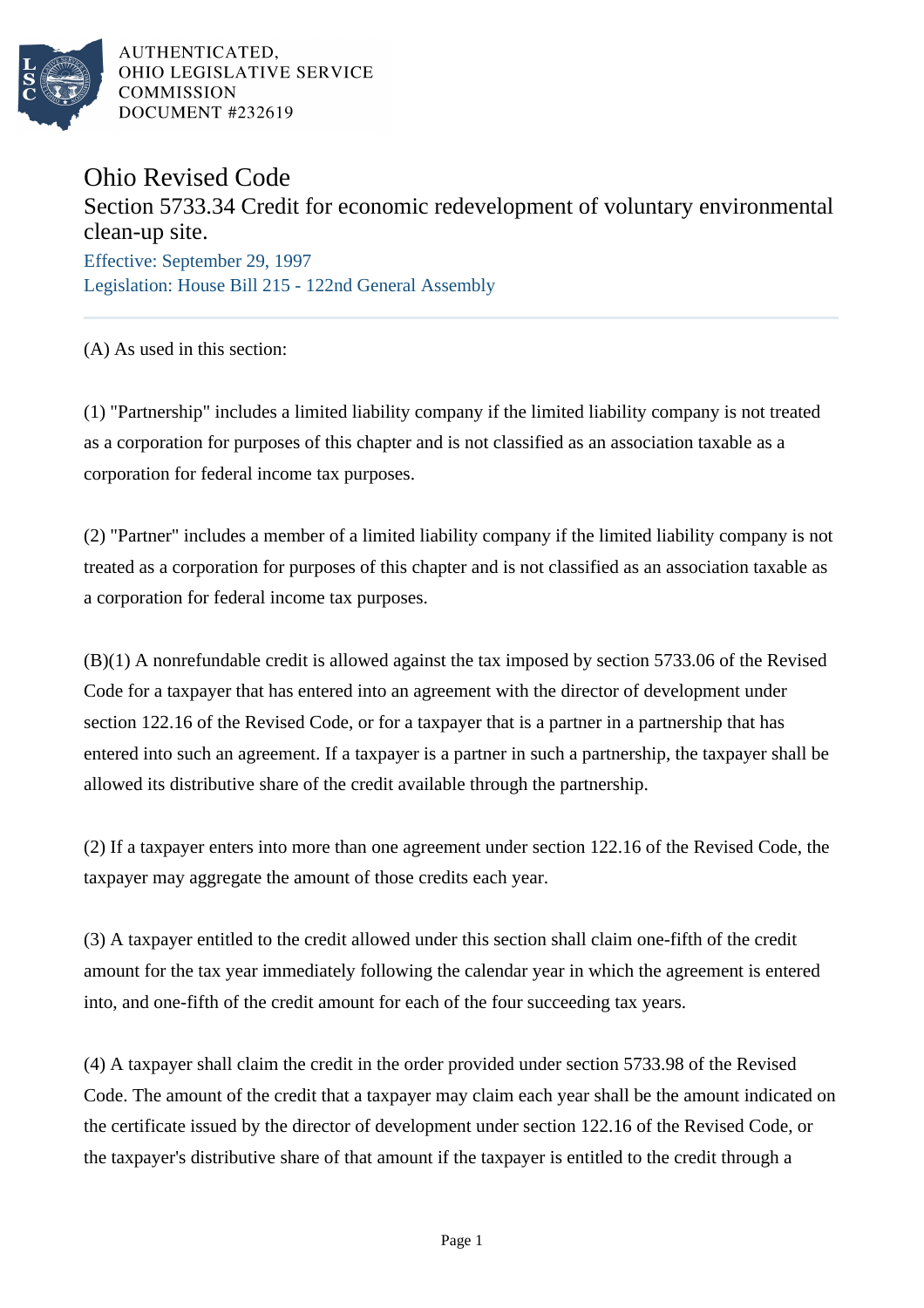

## AUTHENTICATED. OHIO LEGISLATIVE SERVICE **COMMISSION** DOCUMENT #232619

partnership. The taxpayer shall submit the certificate with the taxpayer's annual report filed under section 5733.02 of the Revised Code. Each tax year, any credit amount in excess of the tax due for that year under section 5733.06 of the Revised Code, after allowing for all other credits preceding the credit in that order, may be carried forward for no more than three tax years.

(5) A taxpayer shall not claim any credit amount remaining, including any amounts carried forward from prior tax years, for any tax year following the calendar year in which any of the following events occur, except as otherwise provided under division (B)(6) of this section:

(a) The taxpayer or partnership through which the taxpayer is entitled to the credit enters into a compliance schedule agreement pursuant to division (B)(3) of section 3746.12 of the Revised Code;

(b) The taxpayer or partnership through which the taxpayer is entitled to the credit has its covenant not to sue revoked pursuant to Chapter 3746. of the Revised Code and rules adopted under that chapter;

(c) The covenant not to sue issued to the taxpayer or partnership through which the taxpayer is entitled to the credit is void pursuant to Chapter 3746. of the Revised Code;

(d) The director of development has determined that the taxpayer, or a partnership through which the taxpayer is entitled to the credit, has permitted the eligible site to be used in such a manner as to cause the relocation of employment positions from elsewhere in this state in violation of the commitment required under division (D) of section 122.16 of the Revised Code.

If a taxpayer claims credits through more than one partnership, division (B)(5) of this section prohibits that taxpayer from claiming a credit through any of those partnerships that has entered into a compliance schedule agreement, has had its covenant not to sue revoked or voided, or has violated the commitment required in division (D) of section 122.16 of the Revised Code. Division (B)(5) of this section does not prohibit such a taxpayer from claiming a credit through a partnership that has not entered into a compliance schedule agreement, has not had its covenant not to sue revoked or voided, or has not violated the commitment required in division (D) of section 122.16 of the Revised Code.